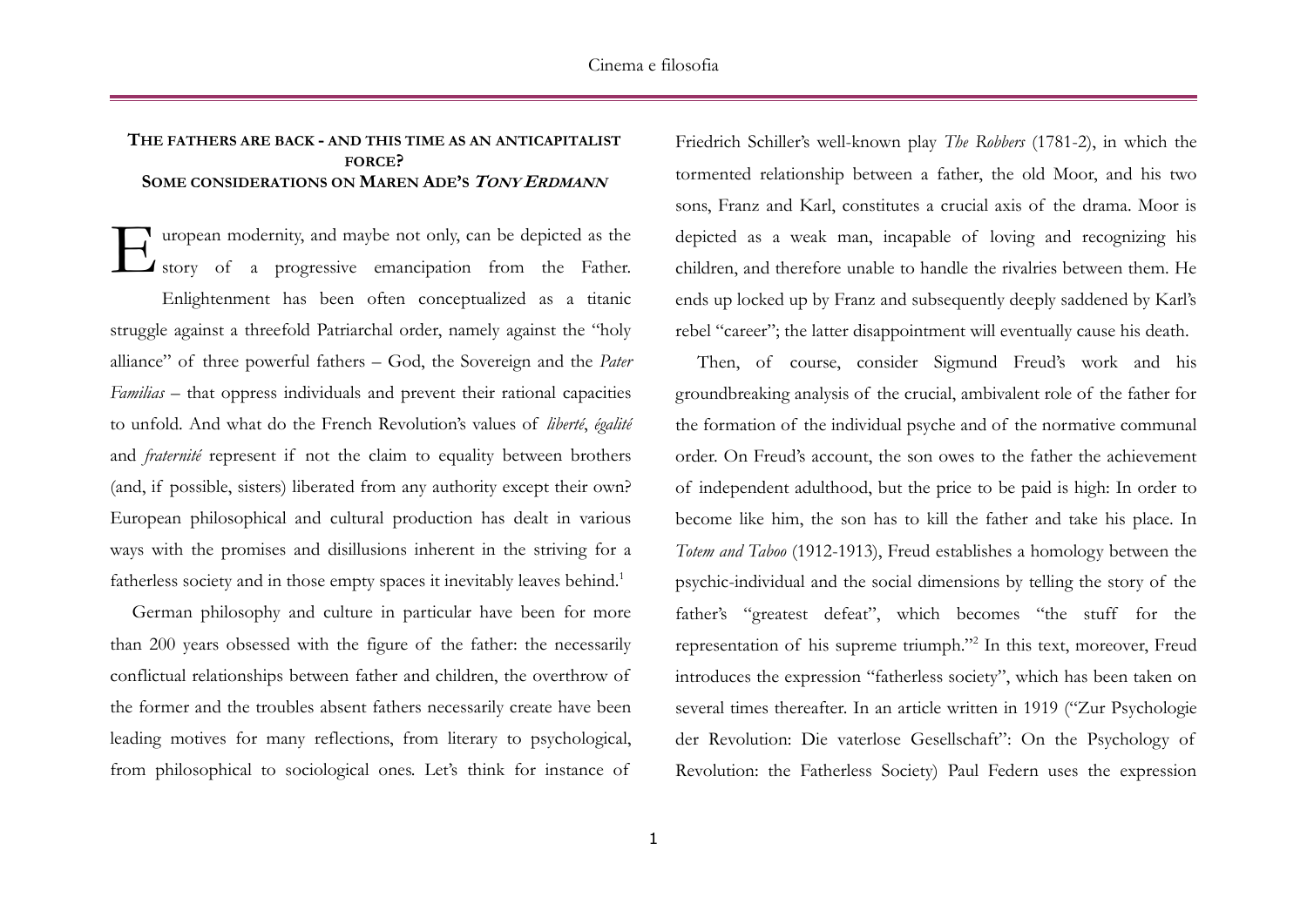"fatherless society", contrary to Freud, as a positive term, indicating the victory of the proletarian revolution against the traditional family and its patriarchal rule. In 1963, Alexander Mitscherlich writes a book entitled *Society Without the Father* (original title: *Auf dem Weg zur vaterlosen Gesellschaft*, that can also be translated into: *Towards a Fatherless Society*), where he nostalgically laments the loss of a world in which the father had not yet assumed the social function of exclusive breadwinner and did not have to spend so much time outside of the household in order to make ends meet. This was a (mythic) world in which the economic and the private spheres were not sharply separated, and the intimate relationships, those between the absent father and other family members, had not yet become cold and arid.

The father, and of course the family he is the head of, plays a structural role in capitalism. For example, Max Horkheimer has pointed out capitalism's dysfunctional conjunction between an individualistic dynamic, which pushes men (fathers) to struggle for survival in the market, and the collectivist structure of the bourgeois, traditional family, which, not in spite of but precisely because of its noncapitalist logic, does function as a capitalist bedrock ("Autorität und Familie in der Gegenwart", 1949: Authority and Family in the Present Age). In the whole western world, during the protest movements of 1968, workers,

students but also women raised claims against a wide range of capitalist and capitalist-friendly institutions (e.g. the factory, the school, the family, the cultural system), all dominated by some kind of fatherly rule. There is a lot to be said and discussed about these claims. Let me solely underline here the peculiarity of the German context in the late 1960es, in which the rebels had an additional reason for protesting and striving for radical transformation: their "fathers" had been, collectively seen, all involved in the Nazi regime. Germany after 1945 was a fatherless society not only in the sense that the war had buried a great number of fathers and men in the parental age; what is more, for those who were coming to age after 1945, to be "fatherless" corresponded to the wish of somehow getting rid of the horrors of their past.

Today western society seems to have defeated patriarchy for good. Women have massively entered the job market and the male breadwinner model has declined. As Boltanski and Chiapello in The *New Spirit of Capitalism* (1999) or Dardot and Laval in *The New Way of the World* (2014), and many others, have argued, economic production is today based on the precarization, flexibilization and mobilization of the labor force. As such, it is largely incompatible with family life, tending to discourage the youth to form strong, committed intimate bonds. This is precisely the situation in which we find Ines Conradi (Sandra Hüller),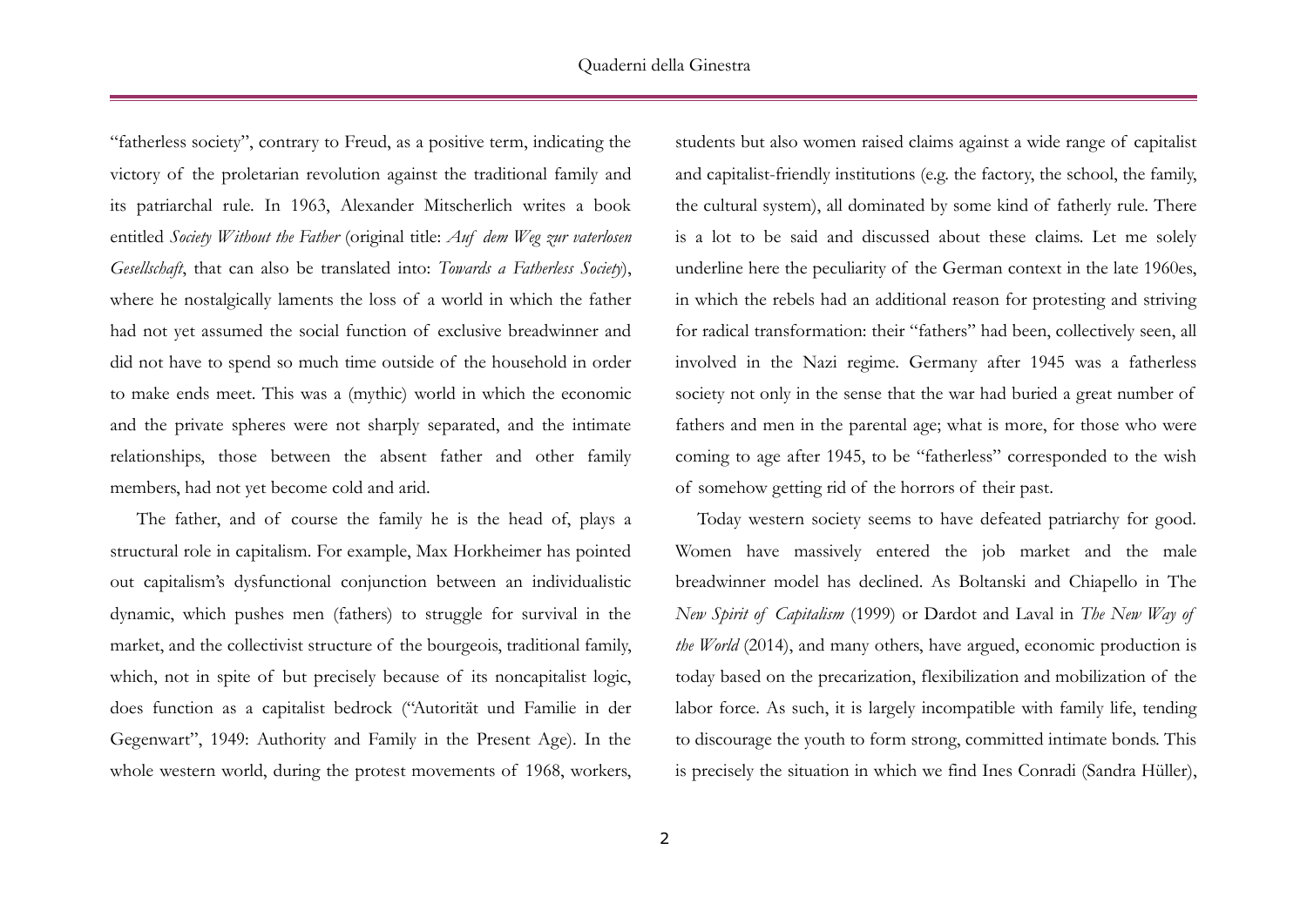the female protagonist of *Toni Erdmann* and daughter of Winfried Conradi, a.k.a. Toni Erdmann (Peter Simonischek). She is a cold, nervous, sullen corporate consultant, working in the Bucharest office of a big firm, and preparing a business plan for a local oil company to outsource labor. She is constantly struggling to affirm herself and to be recognized in a male-dominated environment, whose implicit and explicit sexism the director Maren Ade does tirelessly portrait from different angles – Ines, anyhow, willfully refuses to be identified as a feminist. In line with neoliberal dictates, the boundaries between labor time and leisure time are blurred: She agrees to accompany the oil company's boss's young wife on shopping on a Sunday and at a very short notice, aware of how this kind of informal (and slavish) connections are paramount for success in her business. Furthermore, she sexually bosses a co-worker around in a way that mimics the power dynamic at the office. Her father belongs to another world: Winfried is a rather ambitionless music teacher in his late sixties or early seventies. Badly shaved and shabbily dressed, with a passion for tricks and pranks, he appears as a cheerful wreck of the '68 Generation, who has not completely given up his untimely all-power-to-imagination-dreams. When he impulsively visits Ines in Bucharest, he immediately starts to worry that her daughter's absorption in the corporate world would make her forget, or never find out, what "fun", "happiness" and especially "humanity" mean. He decides then to intervene by building up another world, an imaginary, absurd, almost surreal one. It is not clear, and this doubt is one of the keys of the movie, whether the fictive characters and stories he sets up are aimed at exposing neoliberalism's "true face" and thus "saving" Ines's soul (and body), or at just winning back his daughter's heart and reconnecting with her.

One thing is clear though: Winfried is not an absent father, or at least he does not intend to be one anymore. He tries to act as a father by caring for and steering his daughter's life, within a narrative plot that rediscovers – and revisits – all classic topics of an intergenerational conflict that must result in reconciliation. We have all the ingredients: "the lost son", the separation, the "heroic father", the reunion in which the "prodigal son" ends up by somehow taking on the father's place. All these elements assume, however, queer features. The lost/prodigal son is a woman characterized by what according to traditional gender identities can be identified as masculine traits (independence, strength, control of emotions, workaholism, etc.). Moreover, she is not the transgressor who has challenged the family and societal order. On the contrary, she is the perfect champion of the current order. The separation moreover corresponds to the normal condition of many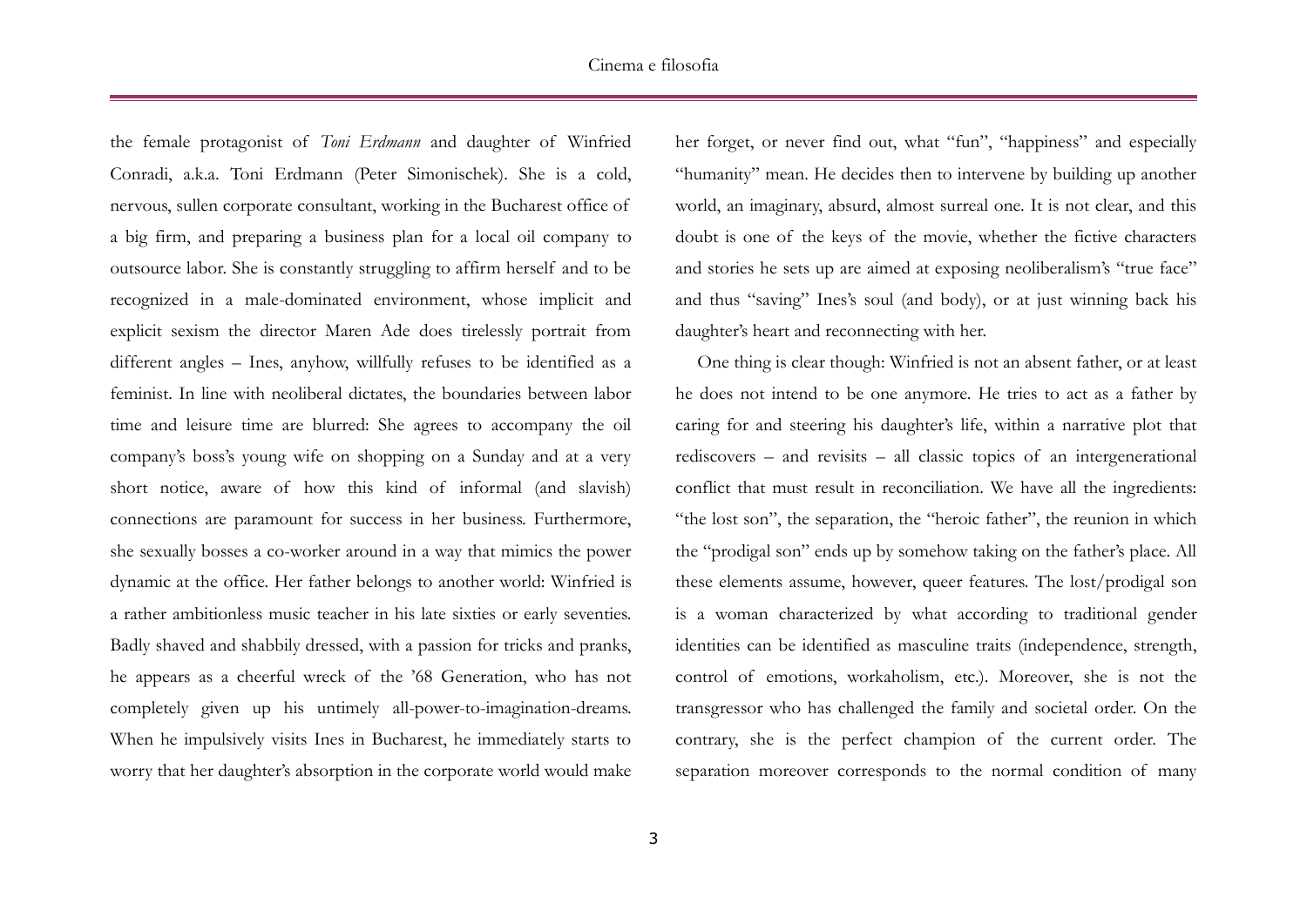young Europeans today, who are compelled or seduced by the globalized job market to accept jobs quite far from their place of origin. Winfried is more like an anti-hero: His clumsy attempts to destabilize her daughter's routines appear as not leading anywhere. In the very end, somehow, they do actually bring about some positive result: Ines and her father are drawn closer to each other. But the final reunion remains ambiguous. On the one hand, it suggests that Ines has learnt something from her father: that life is not to be taken very seriously after all, and that masquerades are good ways to deal with disappointing, boring, pressing realities. On the other hand, nothing is going to change for real: She has left her job in Bucharest, but she has already accepted a new position at McKinsey and will soon move to Singapore (even further away from her father's influence).

What is truly peculiar about *Toni Erdmann* is that the father does not stand in any way for the given social, political or economic order (his child does). Even more interestingly, he does neither represent an alternative, he does not suggest how things could be different or hint at possible solutions. Family relationships are not conceived of as an oasis of warmth and happiness in opposition to the economic sphere. The movie's "critique" of present-day capitalism consists in parodying it and thus exhibiting its practices as ridiculous and pointless. Toni Erdmann,

the persona Winfried plays in order to infiltrate into Ines' everyday life, claims to be a "life coach": A great part of the film's amusement consists in laughing at Toni's absurd caricatures of this neoliberal character and especially at the weird willingness of all the CEOs, managers and consultants to believe in and play along with him.

The climax of the parody is reached in the nude party scene, which many critics have praised as one of the most hilarious nude scenes ever made. It is Ines' birthday, and she has decided to throw a party: The only invited guests are her co-workers and her boss Gerald (Thomas Loibl), and its main goal is defined by Ines herself as "team-building" (remember Ines does not know or does not appreciate the work time / leisure time distinction). The day before, she had spent a particularly meaningful day with her father: First they had visited together one of the posts of the oil company her firm is helping to "modernize", and thanks to her father's warm interactions with the local workers, she had maybe begun to vaguely realize the consequences of her business plan on these workers' lives. Afterwards she crushed the house party of Toni's new Romanian friend, and unexpectedly agreed to sing Whitney Houston's *Greatest Love of All* as her father accompanies on the piano. The duet unlashes intense emotions, thus enabling father and daughter to communicate with each other in ways not otherwise possible.<sup>3</sup> So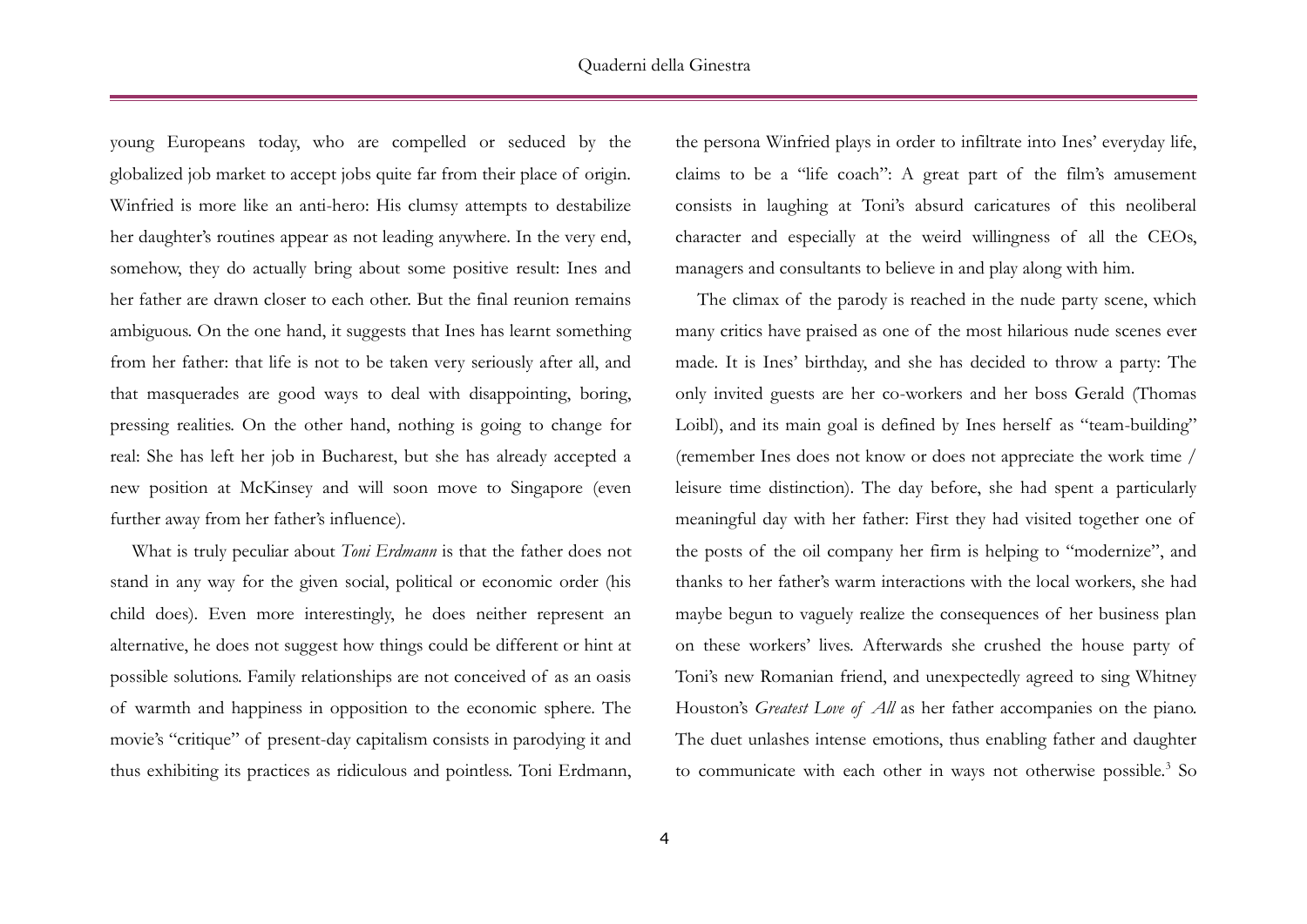Ines and Winfried are already getting closer, and while dressing up for the party, she has maybe already begun to realize the idiocy of all the rules and social conventions related to her working life (that is, of her life tout court). Her decision to show up naked at the door when the first guest arrives, and later to insist on everyone's entering naked, is not a deliberate calculation or even a rational calling into question of certain conventions and rules. It is just the bodily, emotional reaction to a society which she can now for the first time see as it is: cruel, humiliating, useless, ridiculous. The exposure to her father's mocking caricatures has finally given her the strength to liberate herself from the usual meetings' routines, communication patterns, toxic norms and slogans. The moment when Winfried shows up at the party, the giant furry mask that conceals him is highly revealing. There could not be a better, graphically more dramatic representation of the contrast between the standardized and globalized business culture and those traditional societies that are seen, from the perspective of Ines & C., as pre-modern, backward and in desperate need of economic development. The Bulgarian costume, the *Kukeri*, has traditionally the function of driving away evil spirits and propitiating fertility; here, it has the effect of scaring to death Ines' boss Gerald, who, engrossed in the embarrassment for his nudity, had failed to notice the presence of the giant hairy creature. This rare display of fatherly "heroism" does betray, albeit ironically, a traditional element: The awe-inspiring father has come to protect the exposed, vulnerable (naked) daughter from other men's possible ambushes.

This moment ends quickly and Winfried leaves the awkward party. Ines runs after him and the two reunite in a warm and liberating hug. This does not last long either, because the woman leaves almost immediately and her father is left alone trapped in the costume that has meanwhile become rather suffocating. Authority is a heavy burden and Winfried is not really up to it. Another episode of affection and affinity between father and daughter that is right away interrupted occurs in the very last scene: Ines has bashfully put on her father's fake signature dentures and a weird hat, and Winfried leaves to take a camera and immortalize this funny moment. As he had just maintained, the meaning of life is contained in unpredictable, volatile instants, which we usually do not even perceive. Capturing them may however turn out to be a hopeless undertaking. In fact, the film ends before the father returns.

Is ironic critique of capitalism a volatile moment as well? Are deep, intense emotional connections as fleeting as a hug or a laugh? Sure, turning tragedies into farces, relativizing the seriousness and heaviness